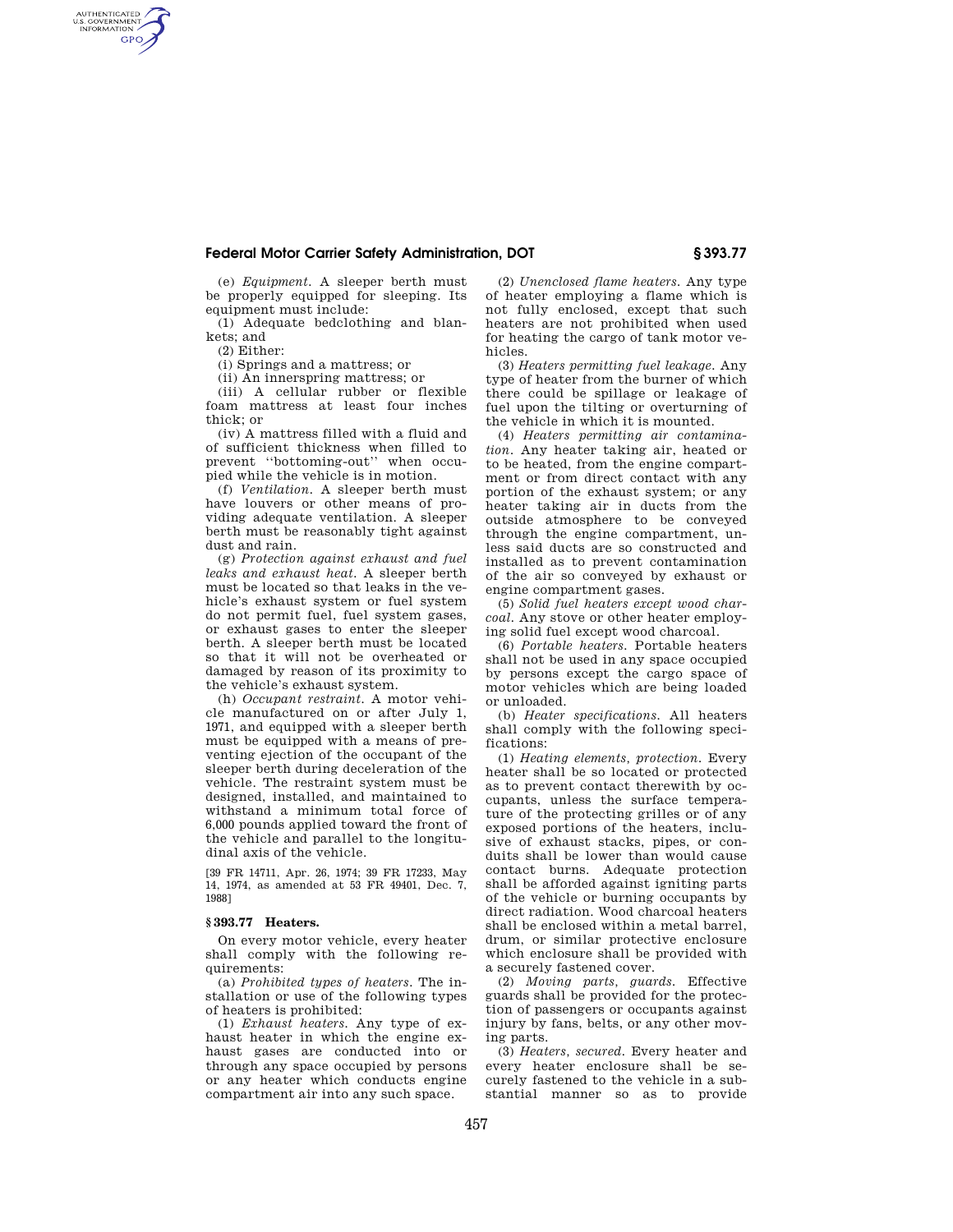against relative motion within the vehicle during normal usage or in the event the vehicle overturns. Every heater shall be so designed, constructed, and mounted as to minimize the likelihood of disassembly of any of its parts, including exhaust stacks, pipes, or conduits, upon overturn of the vehicle in or on which it is mounted. Wood charcoal heaters shall be secured against relative motion within the enclosure required by paragraph (c)(1) of this section, and the enclosure shall be securely fastened to the motor vehicle.

(4) *Relative motion between fuel tank and heater.* When either in normal operation or in the event of overturn, there is or is likely to be relative motion between the fuel tank for a heater and the heater, or between either of such units and the fuel lines between them, a suitable means shall be provided at the point of greatest relative motion so as to allow this motion without causing failure of the fuel lines.

(5) *Operating controls to be protected.*  On every bus designed to transport more than 15 passengers, including the driver, means shall be provided to prevent unauthorized persons from tampering with the operating controls. Such means may include remote control by the driver; installation of controls at inaccessible places; control of adiustments by key or keys; enclosure of controls in a locked space, locking of controls, or other means of accomplishing this purpose.

(6) *Heater hoses.* Hoses for all hot water and steam heater systems shall be specifically designed and constructed for that purpose.

(7) *Electrical apparatus.* Every heater employing any electrical apparatus shall be equipped with electrical conductors, switches, connectors, and other electrical parts of ample currentcarrying capacity to provide against overheating; any electric motor employed in any heater shall be of adequate size and so located that it will not be overheated; electrical circuits shall be provided with fuses and/or circuit breakers to provide against electrical overloading; and all electrical conductors employed in or leading to any heater shall be secured against dangling, chafing, and rubbing and shall have suitable protection against

**§ 393.77 49 CFR Ch. III (10–1–10 Edition)** 

any other condition likely to produce short or open circuits.

NOTE: Electrical parts certified as proper for use by Underwriters' Laboratories, Inc., shall be deemed to comply with the foregoing requirements.

(8) *Storage battery caps.* If a separate storage battery is located within the personnel or cargo space, such battery shall be securely mounted and equipped with nonspill filler caps.

(9) *Combustion heater exhaust construction.* Every heater employing the combustion of oil, gas, liquefied petroleum gas, or any other combustible material shall be provided with substantial means of conducting the products of combustion to the outside of the vehicle: *Provided, however,* That this requirement shall not apply to heaters used solely to heat the cargo space of motor vehicles where such motor vehicles or heaters are equipped with means specifically designed and maintained so that the carbon monoxide concentration will never exceed 0.2 percent in the cargo space. The exhaust pipe, stack, or conduit if required shall be sufficiently substantial and so secured as to provide reasonable assurance against leakage or discharge of products of combustion within the vehicle and, if necessary, shall be so insulated as to make unlikely the burning or charring of parts of the vehicle by radiation or by direct contact. The place of discharge of the products of combustion to the atmosphere and the means of discharge of such products shall be such as to minimize the likelihood of their reentry into the vehicle under all operating conditions.

(10) *Combustion chamber construction.*  The design and construction of any combustion-type heater except cargo space heaters permitted by the proviso of paragraph (c)(9) of this section and unenclosed flame heaters used for heating cargo of tank motor vehicles shall be such as to provide against the leakage of products of combustion into air to be heated and circulated. The material employed in combustion chambers shall be such as to provide against leakage because of corrosion, oxidation, or other deterioration. Joints between combustion chambers and the air chambers with which they are in thermal and mechanical contact shall